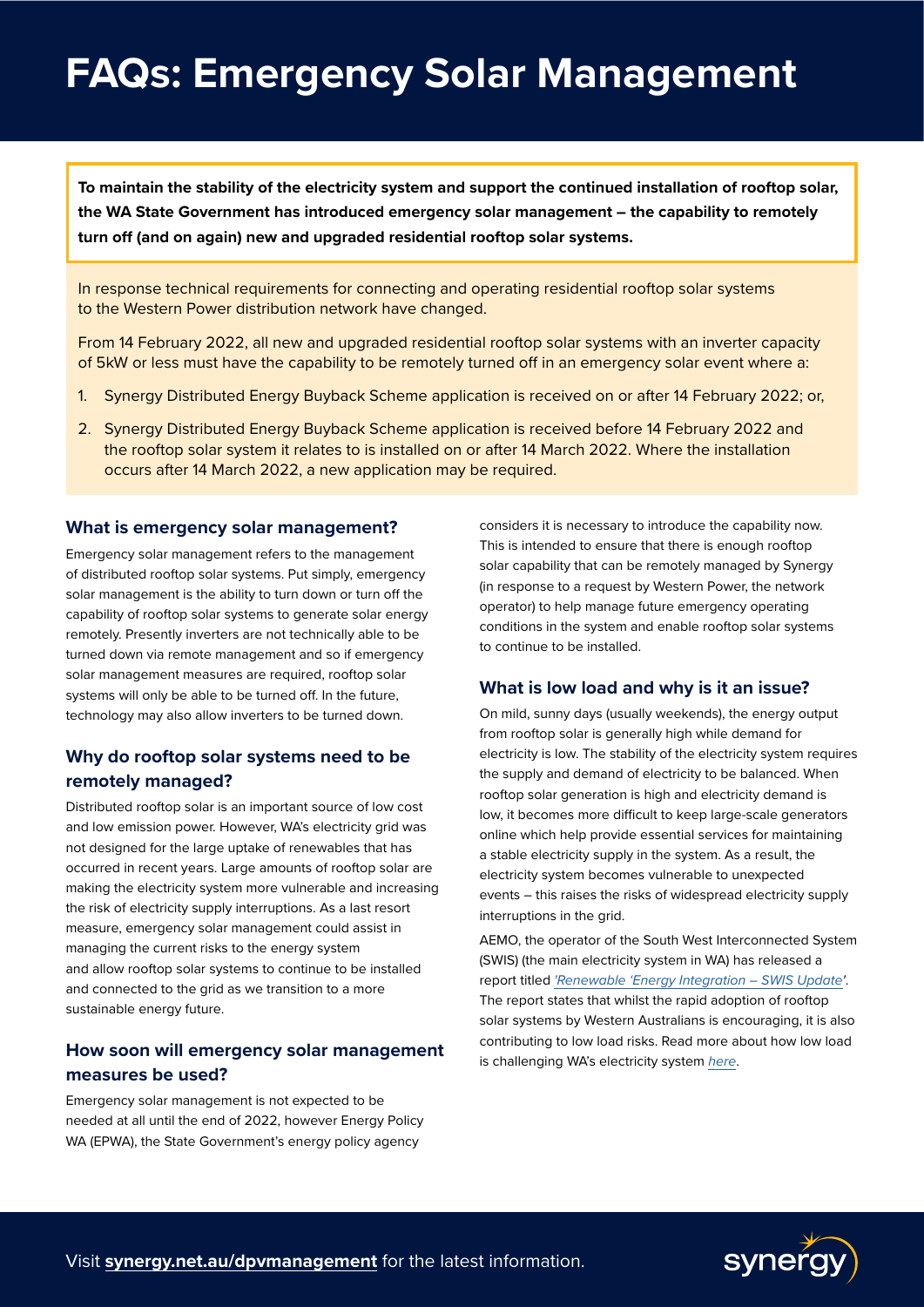## **Why is the WA State Government responding now to low load issues?**

AEMO's *[report](https://www.aemo.com.au/energy-systems/electricity/wholesale-electricity-market-wem/system-operations/integrating-utility-scale-renewables-and-distributed-energy-resources-in-the-swis)* finds that low load risks have increased due to the accelerating uptake of rooftop solar systems. In 2020 the installed capacity of rooftop solar increased by over 300 MW (or 24%) in the SWIS. The installation rate of rooftop solar in the SWIS has consistently exceeded forecasts, including those from AEMO.

The WA State Government is implementing emergency solar management measures so that the electricity system can better manage in periods where there is less demand for electricity or 'low load' in the future. Emergency solar management and the new requirements for rooftop solar installations are being introduced following a recommendation from AEMO.

Emergency solar management is intended as a last resort measure to help protect the SWIS and is proposed only to be used in emergency operating conditions, during extreme low load events. EPWA expects that these events, and the subsequent need for emergency solar management measures to be used, will occur infrequently and only for short periods of time.

### **What other measures is the WA State Government undertaking to resolve low load issues in the SWIS?**

The introduction of emergency solar management and the delivery of the WA State Government's *[Distributed Energy](https://www.synergy.net.au/Our-energy/Blog/2021/10/The-DER-Roadmap-to-WAs-energy-future)  [Resources Roadmap](https://www.synergy.net.au/Our-energy/Blog/2021/10/The-DER-Roadmap-to-WAs-energy-future)*, a plan to integrate solar PV, batteries, electric vehicles and other energy devices into the SWIS, are part of WA's Energy Transformation Strategy (ETS), providing a blueprint to ensure the delivery of secure, reliable, sustainable and affordable electricity to Western Australians for years to come.

Planning is underway to reduce the need for emergency solar management (or DPV management) in the future. This includes proposed changes to the electricity regulatory framework that will allow new technologies, such as battery storage, to assist to manage low load risk in the future.

As part of the ETS, the WA State Government is already undertaking a number of other actions intended to improve the resilience of the electricity system to low load, including considering the use of virtual power plants, investment in large-scale and community battery storage and planning for the integration of electric vehicles into the grid. Emergency solar management represents a stepping stone to reaching this future, to assist in maintaining system security and reliability and enabling renewables to continue to be installed in the grid.

# **Implementing emergency solar management**

### **How will emergency solar management work?**

Households with existing rooftop solar systems with an inverter capacity less than 5kW will not be impacted by the new emergency solar management requirements unless they make changes to, or upgrade their system on or after 14 February 2022.

In an emergency solar management event, new and upgraded residential rooftop solar systems with an inverter capacity of 5kW or less must have the capability to be remotely turned off where a:

- 1. Synergy Distributed Energy Buyback Scheme application is received on or after 14 February 2022; or,
- 2. Synergy Distributed Energy Buyback Scheme application is received before 14 February 2022 and the rooftop solar system it relates to is installed on or after 14 March 2022. Where the installation occurs after 14 March 2022, a new application may be required.

Households with existing rooftop solar systems with an inverter capacity greater than 5kW will be subject to new export limits. Export limits are set in accordance with Western Power's *[Basic Embedded Generator Connection](https://www.westernpower.com.au/industry/manuals-guides-standards/basic-embedded-generation-connection-technical-requirements/)  [Technical Requirements](https://www.westernpower.com.au/industry/manuals-guides-standards/basic-embedded-generation-connection-technical-requirements/)*. Where there is no offtake agreement in place with Synergy, the export limit will be set to no more than 1.5kW.

Households should discuss these requirements with their chosen solar installer prior to the purchase of a new rooftop solar system or proposed changes to their existing system to understand the new requirements.

Please note: a 5kW system includes systems with a 5kW inverter and 6.6kW of panel capacity.

### **Why is this only applicable to new or upgraded systems?**

Emergency solar management is only applicable to new and upgraded systems due to the current challenges with retrofitting existing installations.

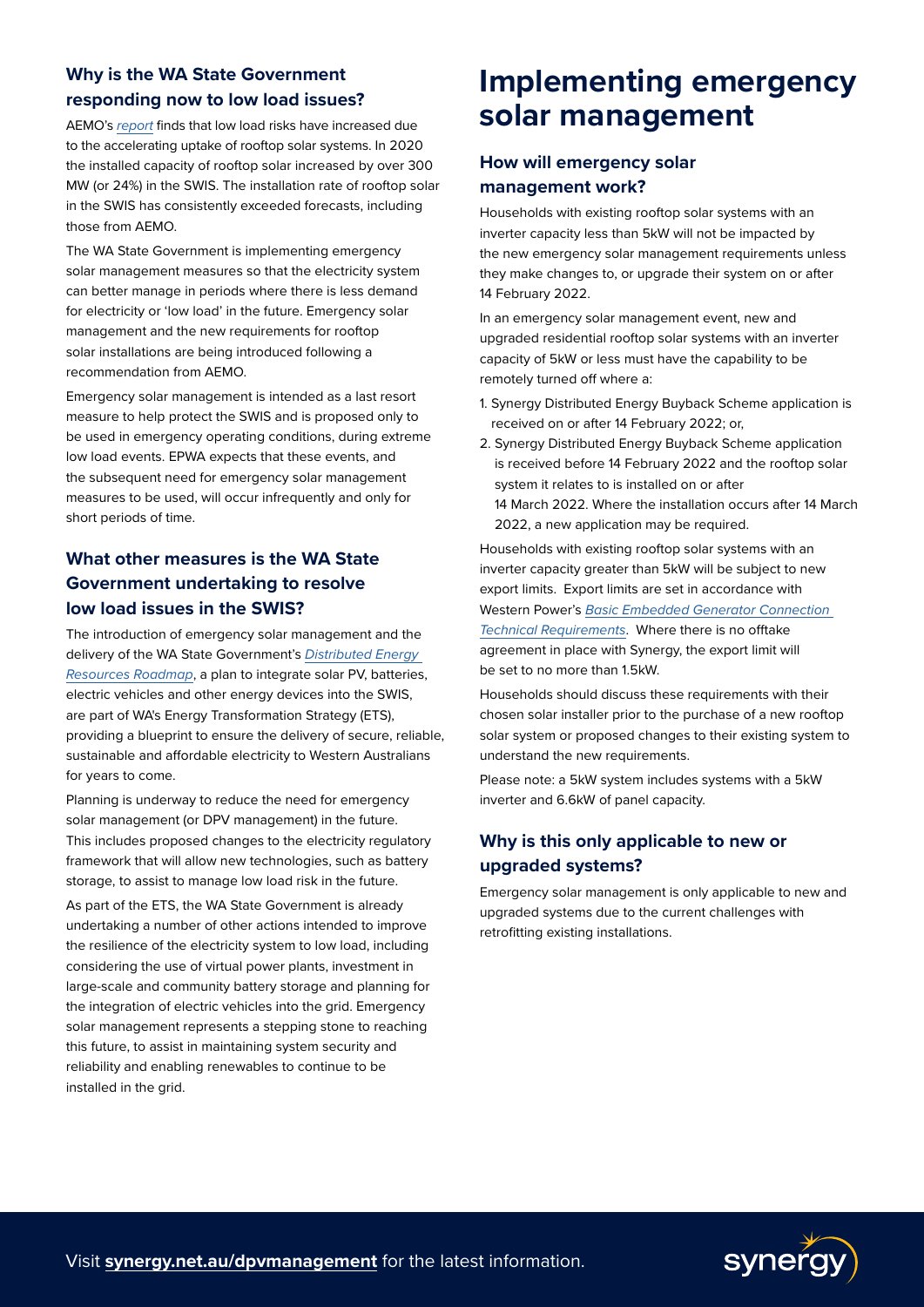### **How will emergency solar management be implemented?**

There are two ways to remotely manage and turn off rooftop solar systems to meet the *[Western Power's Basic Embedded](https://www.westernpower.com.au/industry/manuals-guides-standards/basic-embedded-generation-connection-technical-requirements/)  [Generator Connection Technical Requirements](https://www.westernpower.com.au/industry/manuals-guides-standards/basic-embedded-generation-connection-technical-requirements/)* for emergency solar management.

- 1. The API cloud solution uses a software integration an API (Application Programming Interface) to remotely manage rooftop solar systems. This requires installing a *[compatible](https://www.synergy.net.au/-/media/Documents/Supplier/Synergy---Supported-Devices-List.pdf)  [inverter](https://www.synergy.net.au/-/media/Documents/Supplier/Synergy---Supported-Devices-List.pdf)* and maintaining a consistent internet service that the inverter is connected to.
- 2. The [metering solution](https://www.synergy.net.au/global/ESM-solar-industry) requires a meter with communications capability enabled and the inverter isolated so that it can be remotely managed. This solution should only be selected where the API cloud solution is not suitable or available.

The API cloud solution is currently expected to provide the best outcome for most customers – it is lower cost and aligned to future opportunities for DER participation.

### **What if I can't meet the requirements for the API cloud solution or the metering solution?**

Export limiting is an option available for households who can't meet the API cloud or metering solution requirements but still wish to install a rooftop solar system. Please note that households who choose this option are not eligible for the Distributed Energy Buyback Scheme (DEBS) and would not be affected by an emergency solar management event.

### **What about new and upgraded solar systems that are larger than 5kW?**

In an emergency solar management event, residential rooftop solar systems that are installed or upgraded after 14 February 2022, with an inverter capacity greater than 5kW, will be subject to export limits to ensure they do not contribute to low load events. Export limits are set in accordance with *[Western Power's Basic Embedded Generator Connection](https://www.westernpower.com.au/industry/manuals-guides-standards/basic-embedded-generation-connection-technical-requirements/)  [Technical Requirements](https://www.westernpower.com.au/industry/manuals-guides-standards/basic-embedded-generation-connection-technical-requirements/)*. Where there is no offtake agreement in place with Synergy, the export limit will be set to no more than 1.5kW.

### **How does this impact battery installations?**

Battery installations from 14 February 2022 are required to meet the requirements for emergency solar management as per Western Power's Basic Embedded Generation Connection Technical Requirements.

 $\triangleright$  In the situation where an existing solar system is being upgraded with a battery installation, where the parts of the existing solar system are unchanged during the new installation process, then the existing solar system is not required to meet the new emergency solar management requirements. For example, when adding an AC coupled battery to an existing solar system. However, the battery system must comply with the requirements for emergency solar management.

- ▶ In any other battery installation situations, emergency solar management requirements apply to the entire system.
- $\blacktriangleright$  Emergency solar management for battery installations can be achieved by meeting the time of operation for Battery Energy Storage System (BESS) requirements, where all systems with a BESS shall not discharge the BESS between 10am to 3pm and not charge the BESS between 6pm to 9pm. Therefore these battery installations do not need a cloud API or AMI metering pathway for emergency solar management.

### **In an emergency solar management event, will households with BESS (Battery Energy Storage System), remain connected, and will generated rooftop solar continue to charge the battery?**

Households with a solar system capable of export limiting may continue to charge the BESS. However, provision of the export limiting functionality via a cloud API solution varies from manufacturer to manufacturer. Please consult your manufacturer to find out more.

### **How do AC coupled batteries with 5kW of solar affect export limiting and DEBS?**

 To be eligible, a renewable energy system must have a generating capacity of 5kW or less. A solar PV system with total solar panel capacity of up to 6.6kW and an inverter capacity of up to 5kW is deemed eligible. There is no eligibility limit in relation to home battery or electric vehicle battery size, but all renewable energy systems and batteries must meet Western Power's Basic Embedded Generator Connection Technical Requirements for connection to the grid to be eligible for DEBS.

### **How can an inverter manufacturer be registered on Synergy's Supported Devices List?**

To be registered on Synergy's Supported Devices List for the API Cloud solution, the inverter manufacturer must complete a self-assessment checklist (or nominate a technology provider to complete it on their behalf) and have an API Agreement in place with Synergy's Integration Partner.

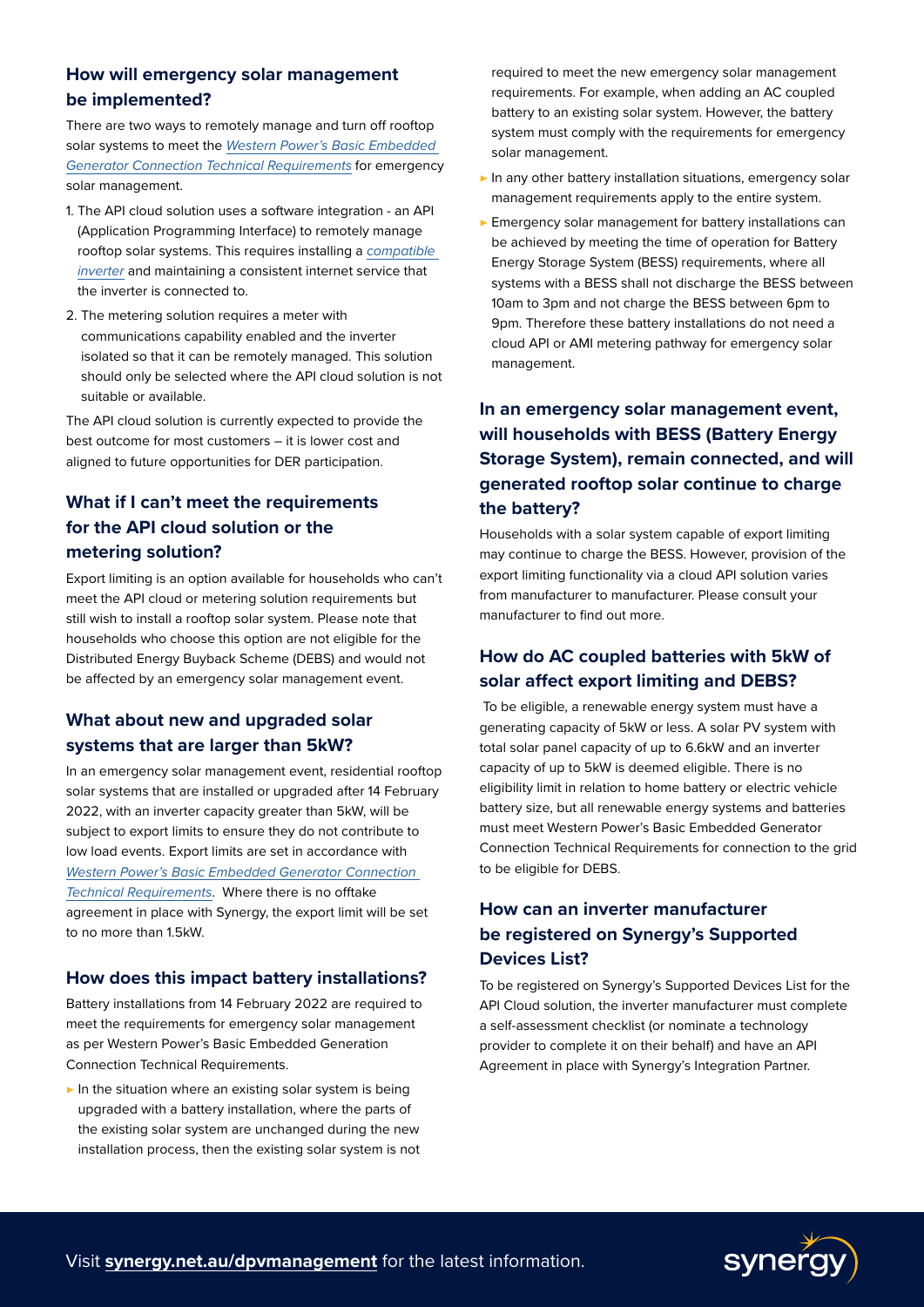# **An emergency solar management event**

### **How often and for how long will household rooftop solar systems be remotely managed?**

Emergency solar management is being introduced as a last resort measure to help protect the South West Interconnected System (SWIS) and is proposed only to be used in emergency operating conditions, including during extreme 'low load' events. Energy Policy WA (EPWA), the State Government's energy policy agency expects that these events, and the subsequent need for emergency solar management, will occur in the SWIS infrequently and for short periods.

### **Does emergency solar management only cover the SWIS (South West Interconnected System)? Do Horizon Power have the same requirements?**

At this stage, this only applies to the Western Power network in the SWIS.

### **How and when would household rooftop solar systems be turned off?**

AEMO will inform Western Power and Synergy of emergency operating conditions. As instructed by Western Power, Synergy will remotely turn off residential rooftop solar systems across the grid to manage the risk to the electricity system.

### **How will you decide which rooftop solar systems will be turned off?**

Synergy will turn off rooftop solar systems as advised by Western Power to manage supply and demand in the grid in an emergency solar management event.

### **Will I be told that my rooftop solar system has been remotely managed?**

All Synergy customers affected by the use of emergency solar management measures will be notified that an electricity supply interruption in the grid was avoided through the use of emergency solar management. If your rooftop solar system is remotely managed, it will not affect your electricity supply from the grid.

## **How will this affect my energy usage/ electricity supply?**

Emergency solar management turns off rooftop solar systems to prevent excess solar energy being exported to the grid. Customers will continue to have uninterrupted electricity supply from the grid when emergency solar management measures are being used. Emergency solar management is being introduced to help prevent widespread electricity supply interruptions in the grid.

### **Will my rooftop solar system and/or battery still power my home when they are remotely managed under emergency solar management?**

This is dependent on the design and capability of your rooftop solar system (and battery system if you have one) and what connection requirements apply, as well as what emergency solar management measures are being used.

## **How will I know my rooftop solar system has successfully been turned back on?**

Synergy will turn back on rooftop solar systems that have been turned off if emergency solar management measures are used. All Synergy customers affected by the use of emergency solar management will be notified that an electricity supply interruption in the grid was avoided through the use of emergency solar management. Synergy will provide a customer contact number for any further questions that customers may have if they are affected.

### **What if there are technical issues with my rooftop solar system?**

Customers should contact their solar installer if there are any technical issues with their rooftop solar system. Depending on the type of system you have, you may be able to see if your solar system is on or off.

### **Will customers be compensated for having their rooftop solar systems turned off?**

Rooftop solar system owners will not be compensated when their system is turned off to maintain supply security and avoid the risk of an electricity supply interruption in the grid under emergency solar management measures. Since emergency solar management is intended to only be used as a last resort to avoid the risk of an electricity supply interruption in the grid, it is anticipated that it will have very little impact on affected customers.